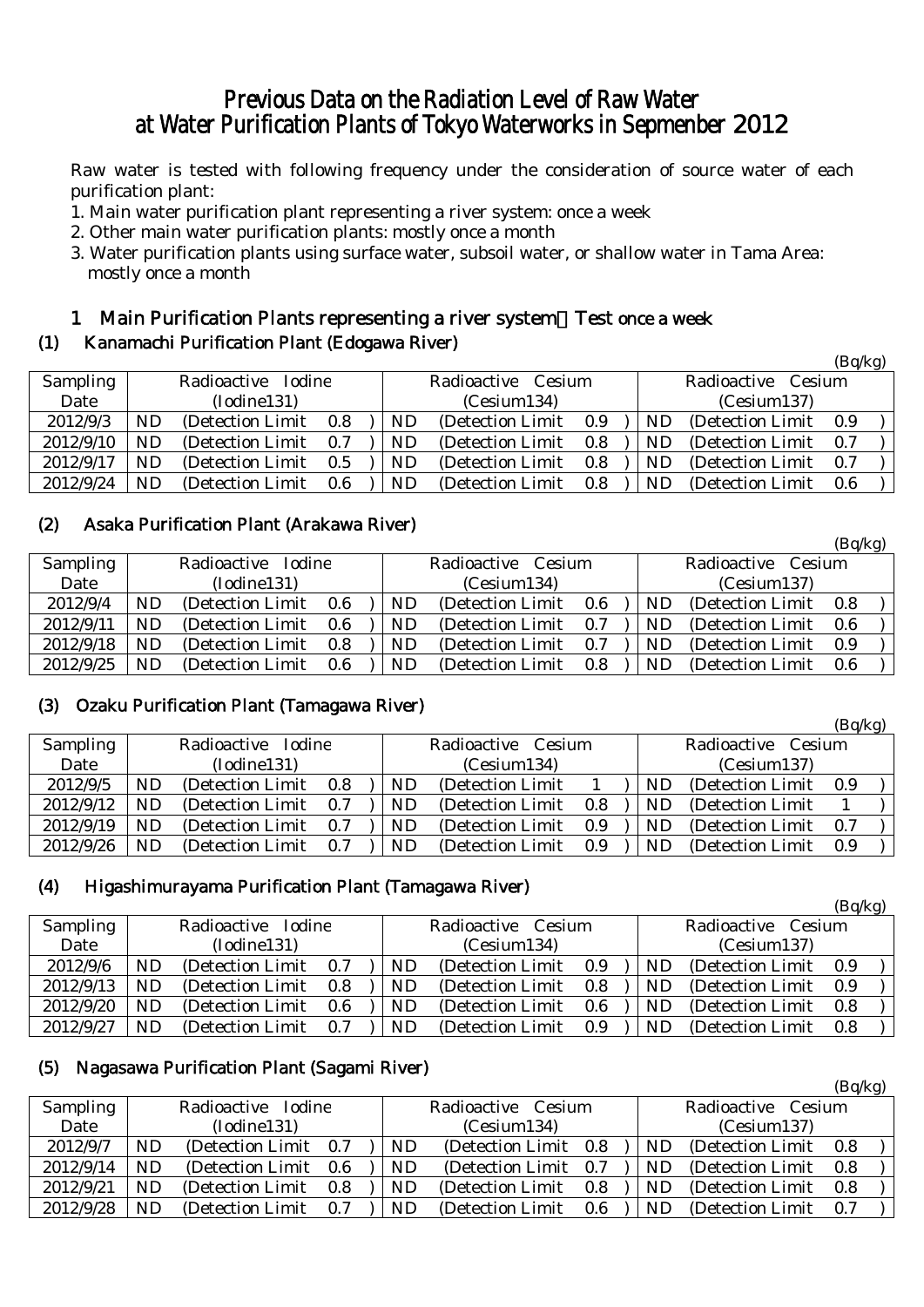- 1 Sampling time 9:00 A.M.
- 2 Testing institute: Water Quality Management Center

3 ND (Not detectable) "Detection Limit" refers to the minimum detectable value. Radioactivity has the property wherein even using the same measurement device, the minimum level varies with the sample being measured. For example, a result of "ND (Detection Limit 2)" at X Purification Plant on a specific date means that the minimum measurement for that day's sample was 2 Bq/kg, but the concentration of radioactive particles in the sample was less than 2 Bq/kg. Cases such as this are listed in the above chart as "ND".

#### 2 Other Main Purification Plants Test mostly once a month

|                  |           |                                |                                | (Bq/kg)                        |
|------------------|-----------|--------------------------------|--------------------------------|--------------------------------|
| Monitoring point | Samplin   | Radioactive Iodine             | Radioactive Cesium             | Radioactive Cesium             |
| (Water resource) | date      | Iodine 131                     | Cesium 134                     | Cesium 137                     |
| Misato           | 2012/9/17 | <b>ND</b>                      | ND                             | ND                             |
| (Edogawa River)  |           | Detection Limit0.7             | Detection Limit <sub>0.6</sub> | Detection Limit0.7             |
| Misono           | 2012/9/18 | ND                             | <b>ND</b>                      | ND                             |
| (Arakawa River)  |           | Detection Limit <sub>0.6</sub> | Detection Limit <sub>0.6</sub> | Detection Limit <sub>0.5</sub> |
| Kinuta           | 2012/9/19 | <b>ND</b>                      | <b>ND</b>                      | ND                             |
| (Tamagawa River) |           | (Detection Limit0.7)           | (Detection Limit0.7)           | (Detection Limit 0.9)          |
| Sakai            | 2012/9/20 | <b>ND</b>                      | <b>ND</b>                      | ND                             |
| (Tamagawa River) |           | (Detection Limit0.8)           | (Detection Limit0.7)           | Detection Limit0.9             |
| Kinutashimo      | 2012/9/21 | ND.                            | ND                             | ND                             |
| (Tamagawa River) |           | (Detection Limit0.8)           | (Detection Limit0.7)           | (Detection Limit0.8)           |

1 Sampling time 9:00 A.M.

2 Testing institute: Water Quality Management Center

3 ND (Not detectable) "Detection Limit" refers to the minimum detectable value. Radioactivity has the property wherein even using the same measurement device, the minimum level varies with the sample being measured. For example, a result of "ND (Detection Limit 2)" at X Purification Plant on a specific date means that the minimum measurement for that day's sample was 2 Bq/kg, but the concentration of radioactive particles in the sample was less than 2 Bq/kg. Cases such as this are listed in the above chart as "ND".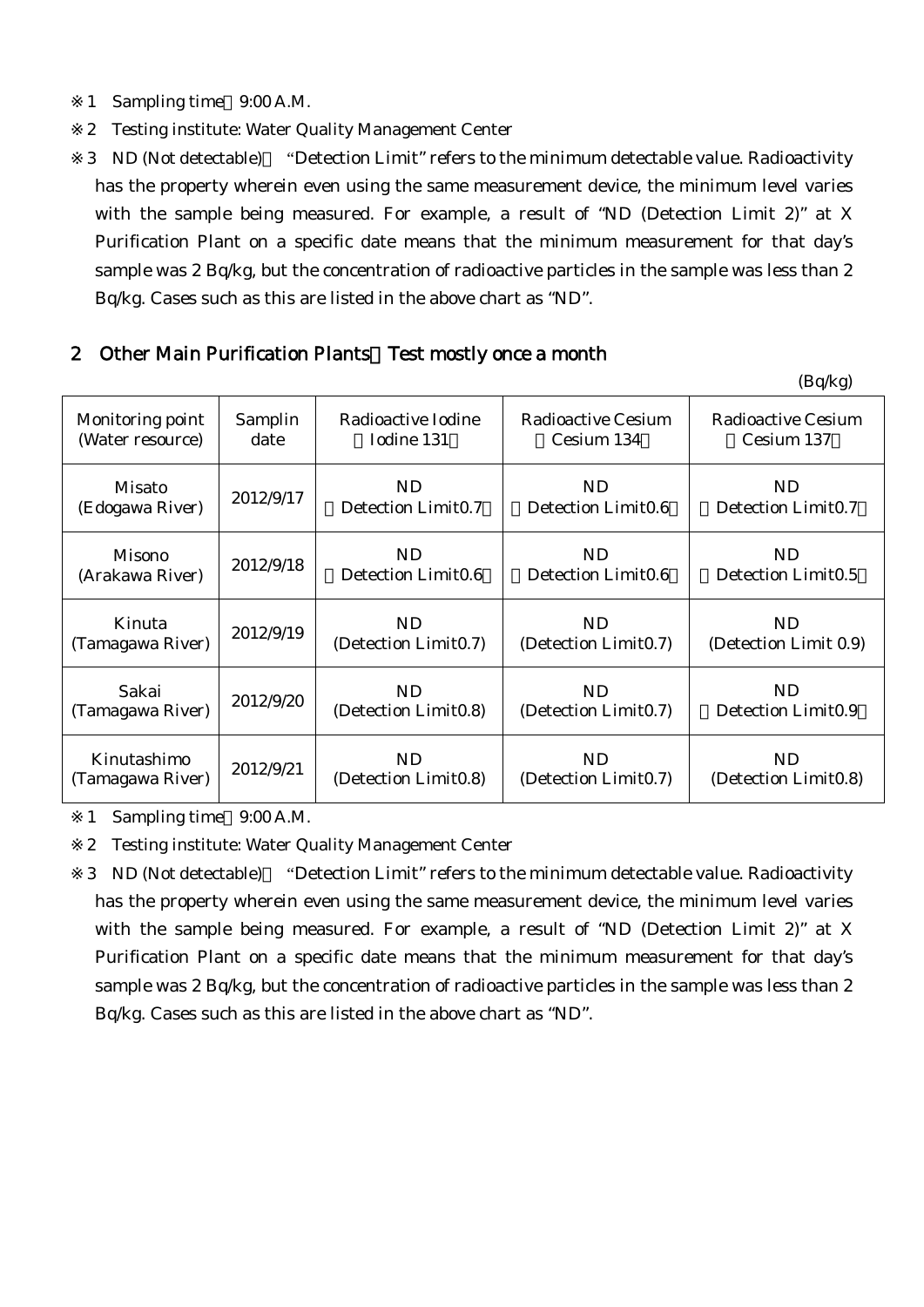# 3 Water purification plants using surface water, subsoil water, or shallow water in Tama Area Test mostly once a month

# < surface water >

|                                                                     |                                                   |                  |                                   |                                     | (Bq/kg)                             |
|---------------------------------------------------------------------|---------------------------------------------------|------------------|-----------------------------------|-------------------------------------|-------------------------------------|
| Monitoring point<br>(Adress)                                        | Water resource                                    | Sampling<br>date | Radioactive Iodine<br>Iodine 131  | Radioactive<br>Cesium<br>Cesium 134 | Radioactive<br>Cesium<br>Cesium 137 |
| Hikawa<br>(316, Hikawa-aza-o<br>hikawa, Okutama<br>town)            | surface water<br>(Kawanori<br>Valley)             | 2012/9/2         | <b>ND</b><br>(Detection Limit0.7) | ND<br>(Detection Limit0.7)          | <b>ND</b><br>(Detection Limit0.7)   |
| Tanasawa<br>(583-5, Tanasawa-<br>aza-kashiwanoki,<br>Okutama town)  | surface water<br>(Nishi Creek)                    | 2012/9/4         | ND<br>(Detection Limit0.7)        | <b>ND</b><br>(Detection Limit0.5)   | <b>ND</b><br>(Detection Limit0.7)   |
| Otaba<br>(498, Otaba-aza-<br>Okunakachaya,<br>Okutama town)         | surface water<br>(Otaba River)                    | 2012/9/11        | <b>ND</b><br>(Detection Limit0.7) | <b>ND</b><br>(Detection Limit0.5)   | <b>ND</b><br>(Detection Limit0.7)   |
| Tokura<br>(261-2, Tokura,<br>Akiruno city)                          | surface water<br>(Bonbori<br>River, Aki<br>River) | 2012/9/24        | <b>ND</b><br>(Detection Limit0.8) | <b>ND</b><br>(Detection Limit0.9)   | <b>ND</b><br>(Detection Limit0.9)   |
| Fukasawa<br>(560-6, Fukasawa,<br>Akiruno city)                      | surface water<br>(Fukasawa<br>River)              | 2012/9/25        | <b>ND</b><br>(Detection Limit0.7) | <b>ND</b><br>(Detection Limit0.7)   | <b>ND</b><br>(Detection Limit0.6)   |
| Ogouchi<br>(1310-10, Tozura-az<br>$a-$<br>Amefuri, Okutama<br>town) | surface water<br>(Kumoburo<br>Valley)             | 2012/9/27        | <b>ND</b><br>(Detection Limit0.6) | ND<br>(Detection Limit0.6)          | <b>ND</b><br>(Detection Limit0.8)   |

1 Testing institute: Water Quality Management Center

2 ND (Not detectable) "Detection Limit" refers to the minimum detectable value. Radioactivity has the property wherein even using the same measurement device, the minimum level varies with the sample being measured. For example, a result of "ND (Detection Limit 2)" at X Purification Plant on a specific date means that the minimum measurement for that day's sample was 2 Bq/kg, but the concentration of radioactive particles in the sample was less than 2 Bq/kg. Cases such as this are listed in the above chart as "ND".

#### < subsoil water >

|                                                   |                                      |                  |                                    |                                       | (Bq/kg)                               |
|---------------------------------------------------|--------------------------------------|------------------|------------------------------------|---------------------------------------|---------------------------------------|
| Monitoring point<br>(Adress)                      | Water resource                       | Sampling<br>date | Radioactive Iodine<br>(Iodine 131) | Radioactive<br>Cesium<br>(Cesium 134) | Radioactive<br>Cesium<br>(Cesium 137) |
| Hinatawada<br>$(2-370)$ Hinatawa<br>da, Oume city | subsoil water<br>(Tamagawa<br>River) | 2012/9/3         | ND.<br>(Detection Limit0.6)        | ND.<br>(Detection Limit0.6)           | ND.<br>(Detection Limit0.8)           |